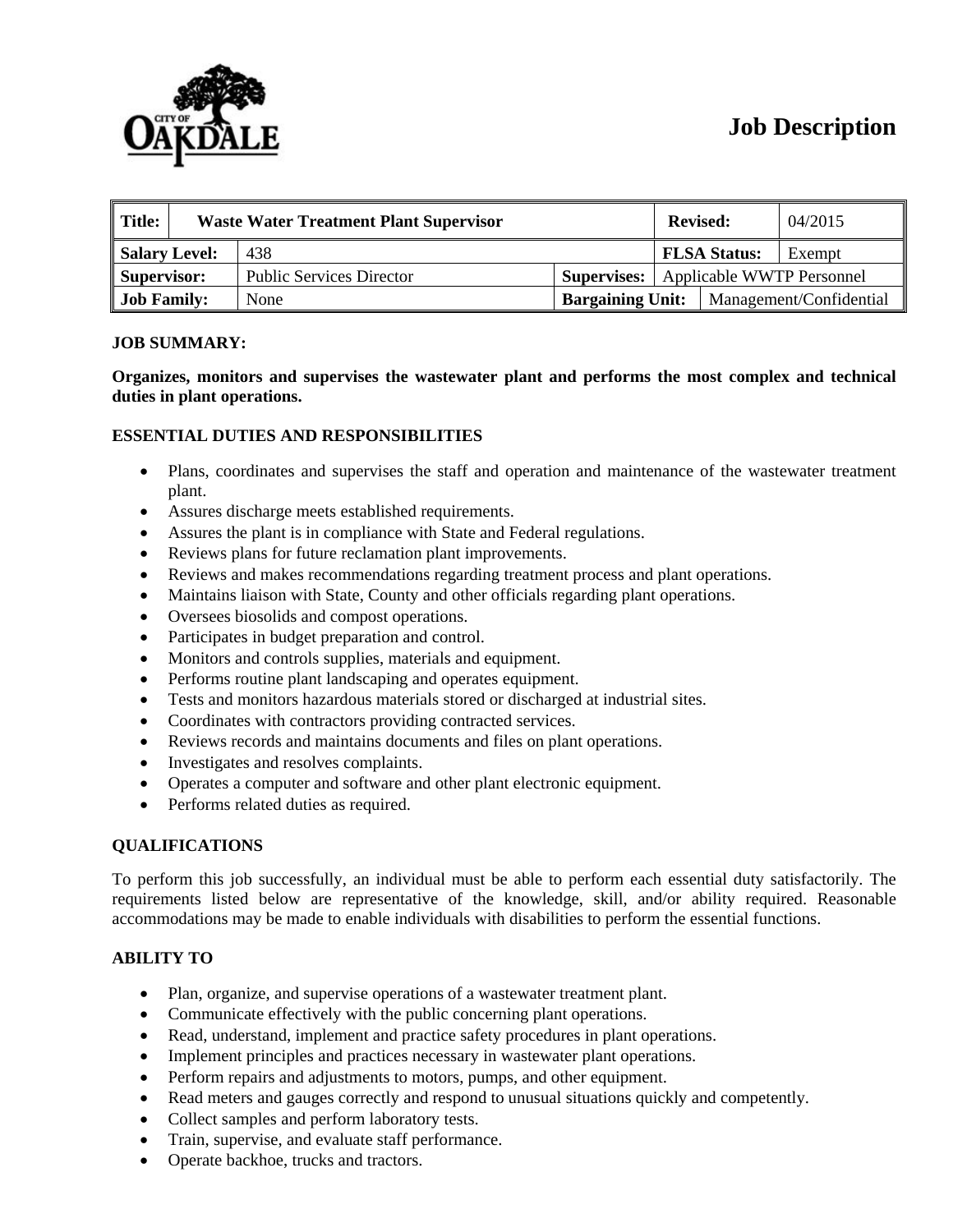# *Waste Water Treatment Plant Supervisor - Continued*

- Prioritize and schedule work.
- Meet schedules and time lines.
- Maintain up to date knowledge of regulations.
- Establish, maintain effective relationships.
- Operate a computer and related software.

## **KNOWLEDGE OF**

- Principles and practices of supervision of a wastewater plant staff and operations.
- Regulations, codes, and laws governing wastewater treatment and discharge.
- City goals, policies, and objectives concerning the wastewater treatment plant.
- Chemistry and math.
- Functions and purposes of wastewater treatment systems.
- Basic mechanical and electrical systems.
- Safe work practices around gases, electricity and chemicals.
- Goals, polices and objectives of wastewater treatment plant operations.
- Oral and written communication.
- Operation of computers and related software.
- Operation of heavy equipment around the plant grounds.
- Collection and testing of samples.
- Chemical applications for wastewater treatment.

### **EDUCATION and/or EXPERIENCE**

High school diploma or general education degree (GED); four years increasing responsible experience as Wastewater Plant Operator with the City preferred; or equivalent combination of education and experience.

## **CERTIFICATES, LICENSES, REGISTRATIONS**

- Valid California drivers license.
- Grade IV (4) Wastewater Treatment Plant Operator Certificate issued by the State Water Resources Control Board.

### **LANGUAGE SKILLS**

Ability to read and interpret documents such as safety rules, operating and maintenance instructions, and procedure manuals. Ability to write routine reports and correspondence. Ability to speak effectively before groups of citizens or employees of organization.

## **MATHEMATICAL SKILLS**

Ability to add, subtract, multiply, and divide in all units of measure, using whole numbers, common fractions, and decimals. Ability to compute rate, ratio, and percent and to draw and interpret bar graphs.

### **REASONING ABILITY**

Ability to apply common sense understanding to carry out instructions furnished in written, oral, or diagram form. Ability to deal with problems involving several concrete variables in standardized situations.

## **PHYSICAL DEMANDS**

The physical demands described here are representative of those that must be met by an employee to successfully perform the essential functions of this job. Reasonable accommodations may be made to enable individuals with disabilities to perform the essential functions.